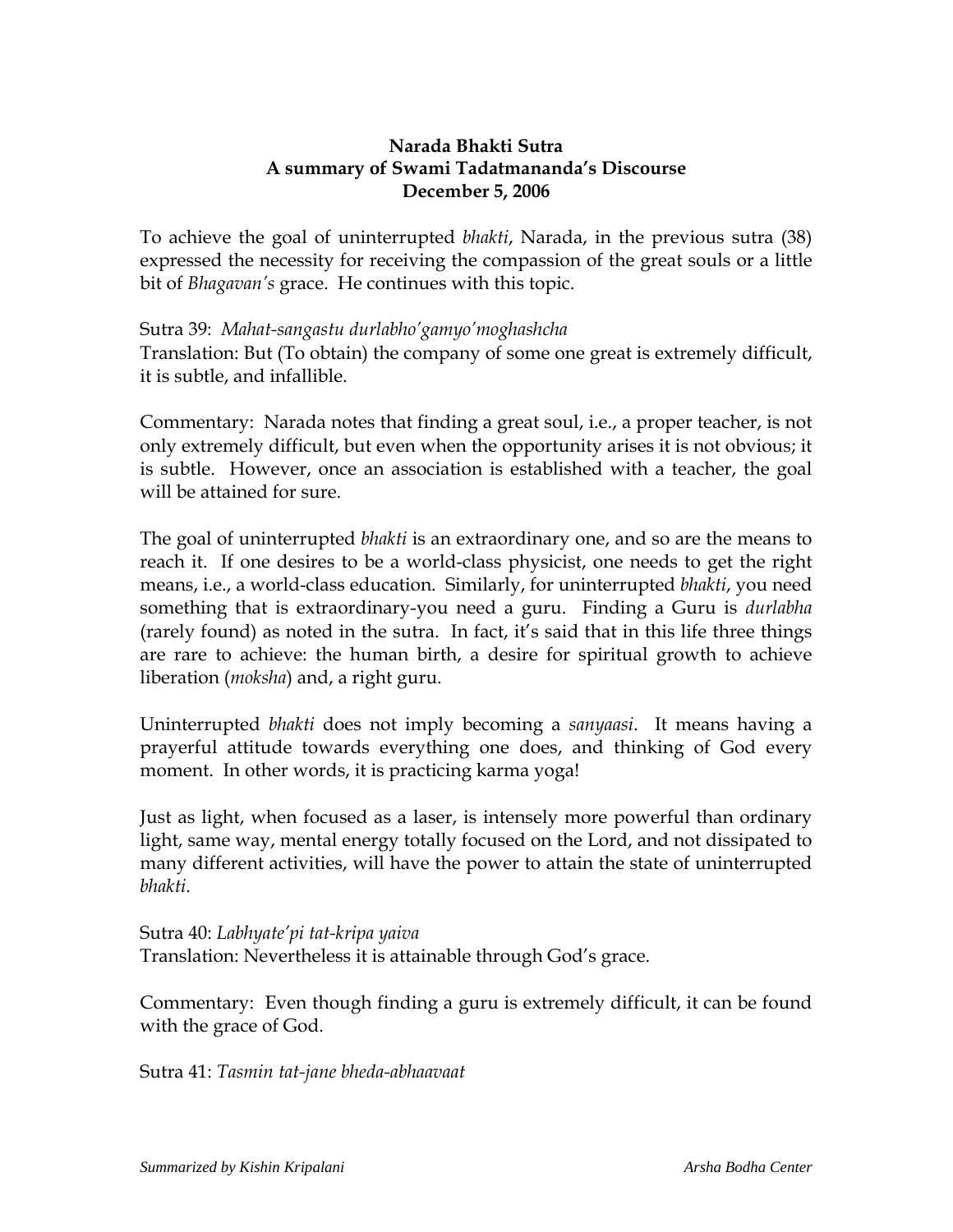Translation: There is absence of (any) difference between Him and the one born of Him.

Commentary: One born of Him includes every one and everything meaning you and me and the teacher. And there is no difference between God and the one born of Him. Thus, between a teacher and God also there is no difference. The help you get from the teacher is help from God indeed! When you pray to God for food, you will not have it falling from the sky! God will send you help through some one. A guru is the same way-he is the blessing from the Lord to be reckoned as the answer to your prayers. And we have to be thankful to God for that.

Absence of a difference is to be understood with the perspective of the *Rishis* who stated that, "Everything indeed is God" (*sarvam kalvidam brahma*). It is with this perspective that we recognize divinity in every one. We bow down and touch the feet of people like our elders, teachers and saints. This is not worshipping a person. Hindus do not worship people! The act is symbolic of reverence for the divinity within every one, recognizing that the one receiving the gesture does not have the ego (*ahamkara* or sense of individuality) and the reverence bestowed upon that person is directed towards the Lord.

## Sutra 42: *Tadeva saadhyataam tadeva saaadhyataam*

Translation: That alone is to be sought after, that alone is to be sought after. Commentary: The repetition in the sutra is to emphasize the point that teacher alone has to be sought after for the reason explained above.

## Sutra 43: *Dussangaha sarvathaiva tyaajyah*

Translation: Bad company must in all ways be shunned

Commentary: Association with great people, mentioned in sutra 39, has a great influence on us. We all need good company (*satsanga*) to keep ourselves on track of spiritual journey for several years. It is like a graduate student who needs to be in the company of other academics to help him reach his goal, rather than trying to go at it alone. *Dussanga* means association with people pursuing only the worldly goals and having no value for spiritual growth; such association will drag you down, and it is to be avoided in every possible way.

Sutra 44: Kaama-krodha-moha-smriti-bhramsha-buddhi-naasha-kaarana-tvaat. Translation: Being the cause of desire, anger, delusion, loss of memory, loss of intellect, and utter ruin.

Commentary: Talking about *dussanga* (bad company), Narada says, that bad company is the cause of desire, anger, etc as enumerated in the sutra. Loss of memory implies a loss of sense of values, and loss of intellect is loss of reasoning power. This sutra clearly draws from the teachings of Bhagavad Gita, chapter 2, verses 62 and 63. In these verses, Lord Krishna describes how dwelling on sense